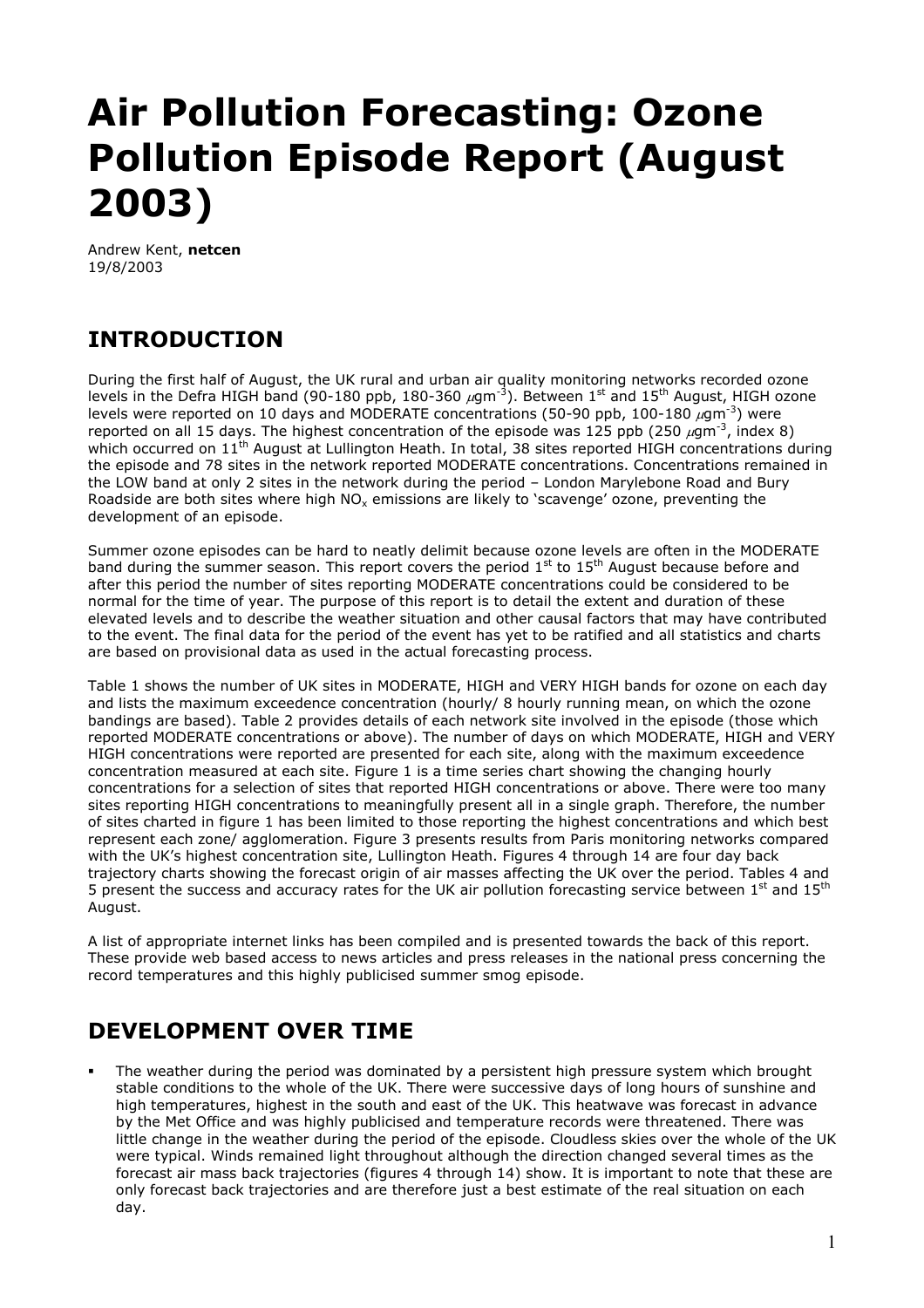- Figure 4 illustrates that Saturday 2<sup>nd</sup> August saw clean Atlantic air masses affecting the UK from the west. However, despite the lack of abundant ozone precursors from the continent, the long hours of intense sunlight and associated rising temperatures with light winds over the UK did result in ozone levels rising into the MODERATE band. MODERATE levels were recorded at 17 sites, mostly in London and the south east.
- Sunday  $3<sup>rd</sup>$  August saw continuing light westerly winds, as shown in figure 5. Ozone levels continued to rise, particularly in the south east and ozone entered the HIGH band at 3 sites, all in London, (Hillingdon reported an hourly concentration of 95 ppb, Brent reported 97 ppb and North Kensington reported 102 ppb). MODERATE levels of ozone were reported by 53 network sites on this day.
- The following day (Monday 4th August), clean air masses affecting Scotland and Northern Ireland were originating over the Atlantic without passing over any major sources of the ozone precursors. However, air affecting the whole of England and Wales were recirculating over the UK (figure 6), resulting in elevated concentrations in Wales, south west England and northern England. A total of 60 sites reported MODERATE concentrations. There were 5 sites reporting HIGH concentrations – Bottesford recorded an hourly concentration of up to 97 ppb, London Hillingdon recorded 93 ppb, and in the north of England Ladybower reported 92 ppb and Wigan Leigh reported 98 ppb. The highest concentration of 102 ppb was reported by Harwell. The instrument at Harwell was recently discovered to be over reading by as much as 15%. However, the instrument was replaced on 17<sup>th</sup> July as part of a site upgrade. The data presented for Harwell in this report are therefore from a new analyser which should not be over-reading although the data remains provisional until final ratification is complete.
- The back traiectory for Tuesday 5<sup>th</sup> August (figure 7) shows that almost all of the UK is affected by air that has passed over significant land masses and associated pollution sources in the hours before measurement. Air originated over the UK and circulated over northern Germany and France before passing over the UK again from the south. Given the conditions and the modelled levels shown in the back trajectory, it might have been expected that this day would have seen the highest ozone levels of the episode to date. However, generally levels dipped on this Tuesday and only 3 sites (Bournemouth, Harwell and Yarner Wood) reported HIGH concentrations with 54 reporting MODERATE concentrations, a reduction from the previous day. Early week days have historically producedthe fewest occurrences of HIGH ozone<sup>1</sup> because generated ozone levels are dependent on VOCs accumulated in the previous days, which tend to be lower over the weekends. Therefore it is not surprising that levels dipped on this Tuesday. The previous day (Monday) may also have seen more ozone than this Tuesday due to VOC contributions to the chemistry from the end of the previous week, before the weekend.
- A slight shift in the winds on Wednesday  $6<sup>th</sup>$  August resulted in air masses passing over industrial heartland areas of Germany and France before arriving at the UK. These air masses, likely to have been abundant in hydrocarbons, were influencing southern and eastern England and Scotland. The rest of the UK was fed by cleaner air masses originating over south western France and the Bay of Biscay, as shown in figure 8. Incoming hydrocarbons from industrial Germany and France, coupled with the stable weather conditions, bright sunshine and high temperatures are likely to have combined to result in the dramatically increased ozone levels on 6th August compared with the previous day. There were 17 sites reporting concentrations in the HIGH band and 60 reporting MODERATE concentrations. All of the sites reporting HIGH concentrations were in London, the south east or midlands of England and the highest concentrations was 121 ppb, measured at London Brent.
- Over Thursday  $7<sup>th</sup>$  and Friday 8<sup>th</sup> August, concentrations dropped again slightly. HIGH levels were measured at 4 sites (maximum hourly concentration of 105 ppb at Harwell) on 7th and 9 sites (maximum hourly concentration of 101 ppb at London Hillingdon) on Friday 8th August. Back trajectories for these days are provided in figures 9 and 10.
- The height of the episode occurred on Saturday 9<sup>th</sup> August with HIGH levels of ozone being reported across 26 sites and MODERATE levels at 69 sites. Most of the sites reporting HIGH concentrations were located in southern regions of the UK, particularly the south east, London and midlands. However, there was also a large number of sites reporting HIGH ozone in the north west of England including Glazebury, Liverpool Speke, Wigan Leigh, Blackpool and Preston. The highest concentration measured on this day was 120 ppb at Portsmouth. As shown by figure 11, air masses affecting the UK had passed over significant potential sources of VOCs from the continent prior to being measured in the UK. Saturdays typically report more HIGH ozone than early on in the week<sup>1</sup>. This is because the five previous days are likely to have resulted in an abundance of VOCs being accumulated

<span id="page-1-0"></span> $^{1}$  Jenkin, M E, Davies, T J and Stedman, J R (2002) The origin and day-of-the week dependence of photochemical ozone episodes in the UK. Atmospheric Environment, 36, 999-1012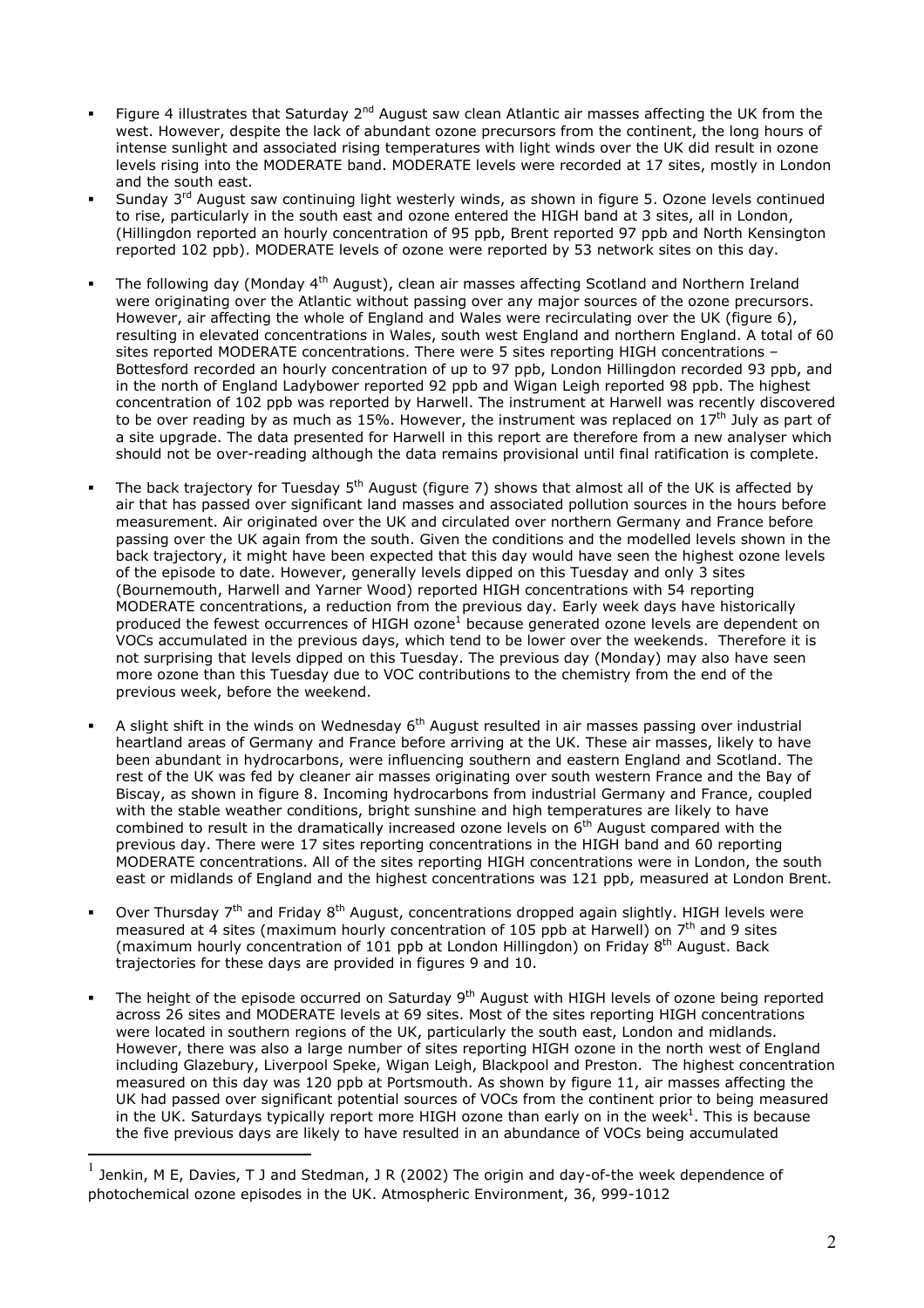throughout the working week which fuel the chemical reaction that results in ozone. Furthermore, it is likely that the characteristic reduction in NO<sub>x</sub> emissions from road traffic over the weekends compared with the working week might have further exacerbated rising ozone levels on this day, particularly noticeable in urban areas.

- From Sunday 10<sup>th</sup> August, the episode was beginning to decline and table 1 illustrates how the number of sites reporting HIGH concentrations fell to just 4 on 12<sup>th</sup> August. Trajectories shown in figures 13 and 14 show how the wind changed direction over this time to bring in clean Atlantic air into the UK from the north (figure 14). Despite this general decline in ozone concentrations, several notable points occurred during this period. Firstly, the highest ozone concentration of the episode was actually measured at this time - an hourly average of 125 ppb was recorded at Lullington Heath on  $11<sup>th</sup>$  August (see tables 1 and 2 and figure 1). Secondly, as shown in the time series chart (figure 1) and in the more detailed chart (figure 2), there was a peak in ozone concentrations around midnight at sites in the south east. Being a photochemically derived pollutant, night time ozone peaks are normally a sign of a mechanical fault with the monitoring equipment. However, this trend was observed at several different stations which supports the argument that these levels were genuinely representative of the ambient conditions rather than the result of equipment failure. Thurrock recorded the highest concentration of 106 ppb at midnight on Sunday 10<sup>th</sup> August. Southend-on-sea and Rochester both reached their peaks at 23.00 on  $10^{th}$ , measuring 99 ppb and 97 ppb respectively. St. Osyth, London Brent and London Bexley each exhibited similarly unusually timed peaks although these were of a lower magnitude and occurred several hours earlier in the evening. This unusual trend is difficult to explain. The timing of these high levels in the late hours of August  $10<sup>th</sup>$  dictates that ozone generation cannot be responsible in the absence of a photochemical mechanism. The most reasonable explanation therefore is that ozone levels recorded by these sites was generated elsewhere hours earlier and has subsequently drifted over south east England. The back trajectories (figures 12 and 13) show complex winds at this time. Wind direction changed from north easterly to due easterly for a few hours around midnight. This may have brought ozone rich air to some south easterly sites from the sea, where the night time loss mechanisms are much reduced relative to night time deposition to the land surface. Therefore, this strange night time ozone elevation is most likely the result of drifting ozone generated elsewhere during the daytime of Sunday 10<sup>th</sup> August.
- By Wednesday 13<sup>th</sup> August no sites in the network were reporting ozone HIGH ozone levels and MODERATE levels were only being recorded at 18 sites. Figure 14 shows the back trajectories for 14<sup>th</sup> August which was characteristic of the winds from this point onwards, bringing cleaner air with fewer ozone precursors to the UK.

## **DISCUSSION**

The August 2003 episode was notable for a number of reasons, Duration, high temperatures and the highest ozone concentrations recorded in London for over a decade.

#### **Duration**

High (greater than 90 ppb, 100  $\mu$ g m<sup>-3</sup>) concentration of ozone were measured on 10 consecutive days, ozone episodes more typically last for 3-6 days. This was due to the sustained period of very hot weather. The Met Office website reports the following:

"During the summer of 1976, Heathrow had 16 consecutive days over 30 °C from 23 June to 8 July (their highest number of consecutive days above 30 °C). This year, Heathrow managed three consecutive days above 30 °C between 4 and 6 August 2003, and five consecutive days between 8 and 12 August 2003 (digital data records go back to 1949).

During the summer of 1976, Enfield had six consecutive days over 30 °C from 23 June to 28 June, and seven consecutive days between 2 July and 8 July. This year, Enfield has had ten consecutive maximum temperatures over 30 °C from 3 to 12 August 2003 (their highest number of consecutive days above 30 °C, using patchy digital records back to 1960's)."

#### **High temperature**

The highest temperature ever recorded in the UK was 38.1 C at Gravesend in Kent on 10 August 2003. Thus temperatures similar to or hotter than the summer of 1976 were recorded during 2003 but maximum hourly ozone concentrations in 2003 were approximately 50-60 % of those measured in 1976. This shows the significant reductions in emissions of ozone precursors between 1976 and 2003.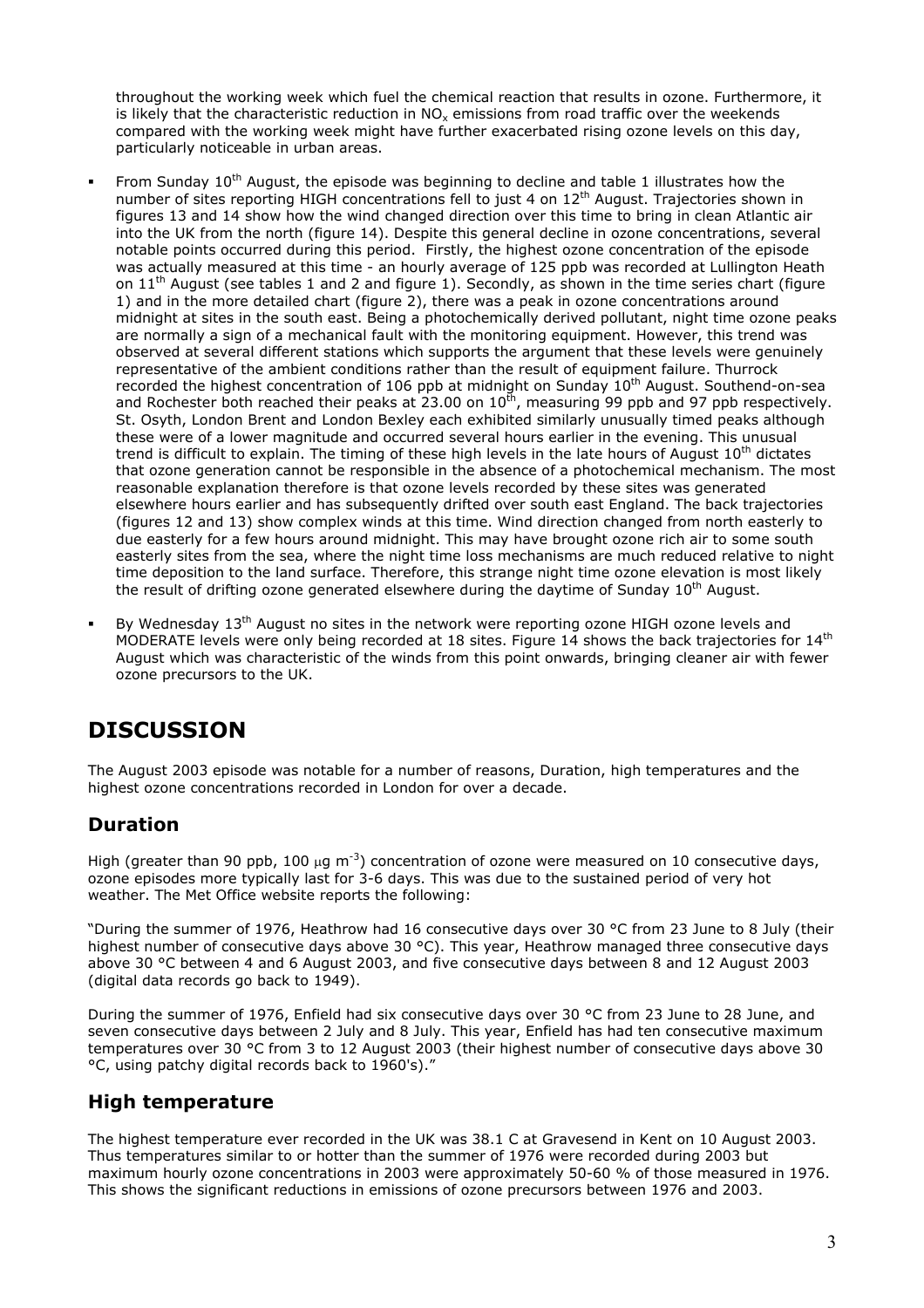#### **High ozone concentrations in London**

The highest hourly mean ozone concentration recorded at sites in the national network in London during this episode was 121 ppb at Brent on Wednesday 6 August 2003. The highest concentration at sites in the London Air Quality Network (LAQN) was 131 ppb at Enfield Ponders End on the same day. This was the highest concentration measured in London since 1990. Table 3 lists the annual maximum of hourly average ozone concentrations in London for exceedences of 130 ppb since measurements commenced in the early 1970s. The highest concentration was 212 ppb at County Hall in 1976.

Ozone concentration in excess of 130 ppb were relatively frequent in the 1970s but rather less frequent in the 1980s ceasing after 1990. It is clearly important to understand why ozone concentrations this high were measured for the first time in 13 years in London. It is likely that this was due to a combination of changes in emissions over the years and the extreme weather during August 2003 although it is not possible to provide a definitive explanation at this stage. VOC emission reductions and changes in the mix of VOCs released have reduced peak ozone in rural and urban areas across North West Europe since the 1970s, as discussed above. Superimposed on this trend has been an increase in urban traffic  $NO<sub>x</sub>$ emissions from the 1970's, peaking in about 1990, with a subsequent decline. It is possible that a turn over point has now been reached, where the urban titration of ozone in London has weakened to the extent that urban ozone concentrations are much more similar to rural ozone concentrations, even on weekdays.

The high ozone concentrations recorded in London during August 2003 were likely to have been due to a combination of the very hot weather and the reductions in UK traffic NO<sub>x</sub> emissions, which are now at similar levels to the early 1970s. The relative importance of these two influences is not clear at the moment but comparisons of measured ozone concentration in urban and rural areas during future episodes should provide additional useful information.

#### **European concentrations, Summer 2003**

Elevated ozone levels in were recorded in the UK and across northern Europe over July and August of 2003. This section will briefly examine measured ozone concentrations from mainland Europe, in particular France. The UK experienced 2 distinct ozone episodes over this time; 8<sup>th</sup>-20<sup>th</sup> July and 1<sup>st</sup>-15<sup>th</sup> August. The July ozone episode is discussed in detail in a separate report<sup>2</sup>.

Figure 3 provides a time series chart of hourly data reported by the Paris automatic monitoring network. The data was available for 26 sites, of which 8 are presented in the chart for clarity. The sites selected were representative of the highest concentrations during the episodes. The chart contains data over July and August, spanning two ozone episodes. For comparison with the UK monitored data over July, it is necessary to see the report on the July ozone episode<sup>2</sup>. The data was downloaded from the French AirParif website<sup>3</sup> and is provisional at the time of writing this report. Of the 26 automatic Parisian sites, all reported hourly concentrations in excess of 180  $\mu$ gm<sup>-3</sup> (90 ppb, the HIGH band in the UK) over July to August. All but one of these sites reported hourly concentrations over 200  $\mu$ gm<sup>-3</sup> (100 ppb) and 15 of the 26 sites reported hourly concentrations in excess of 250  $\mu$ gm<sup>-3</sup>. The maximum hourly concentration was 282  $\mu$ gm<sup>-3</sup> (141 ppb) reported by the Zone rurale Sud-Est - Forêt de Fontainebleau site on the afternoon of August 7<sup>th</sup>. This was slightly higher than the 248 $\mu$ gm<sup>-3</sup> (124 ppb) UK maximum measured at Lullington Heath on  $11<sup>th</sup>$  August. Between  $1<sup>st</sup>$  and  $15<sup>th</sup>$  August, Parisian ozone concentrations were in the Defra HIGH band on 13 days compared with 10 in the UK.

More general analysis of French ozone levels across the entire country can be found in a recent report that can be found on the internet<sup>[4](#page-3-2)</sup>. This report analyses the medical repercussions of the August heatwave and includes a section on ozone. The report points out that not only were concentrations significantly high but the duration of the episode was also notable. The  $180 \mu$ gm<sup>-3</sup> (90 ppb) 1 hour information threshold was exceeded on almost 50 days in Provence Alpes Côte d'Azur and on 30 days in Alsace and Ile-de-France. An hourly maximum concentration of  $417 \mu$ gm<sup>-3</sup> was reported in the Rhone delta.

 $2$  Air Pollution Forecasting: Ozone Pollution Episode Report (July 2003) which can be found at:

<span id="page-3-0"></span>can be found at: http://www.airquality.co.uk/archive/reports/reports.php?action=category&section\_id=12 <sup>3</sup> http://www.airparif.asso.fr/english/index.php

<span id="page-3-2"></span><span id="page-3-1"></span><sup>&</sup>lt;sup>4</sup> http://www.invs.sante.fr/publications/default.htm 'Impact sanitaire de la vague de chaleur en France survenue en août 2003' 29 août 2003, *Département des maladies chroniques et traumatismes et Département santé environnement*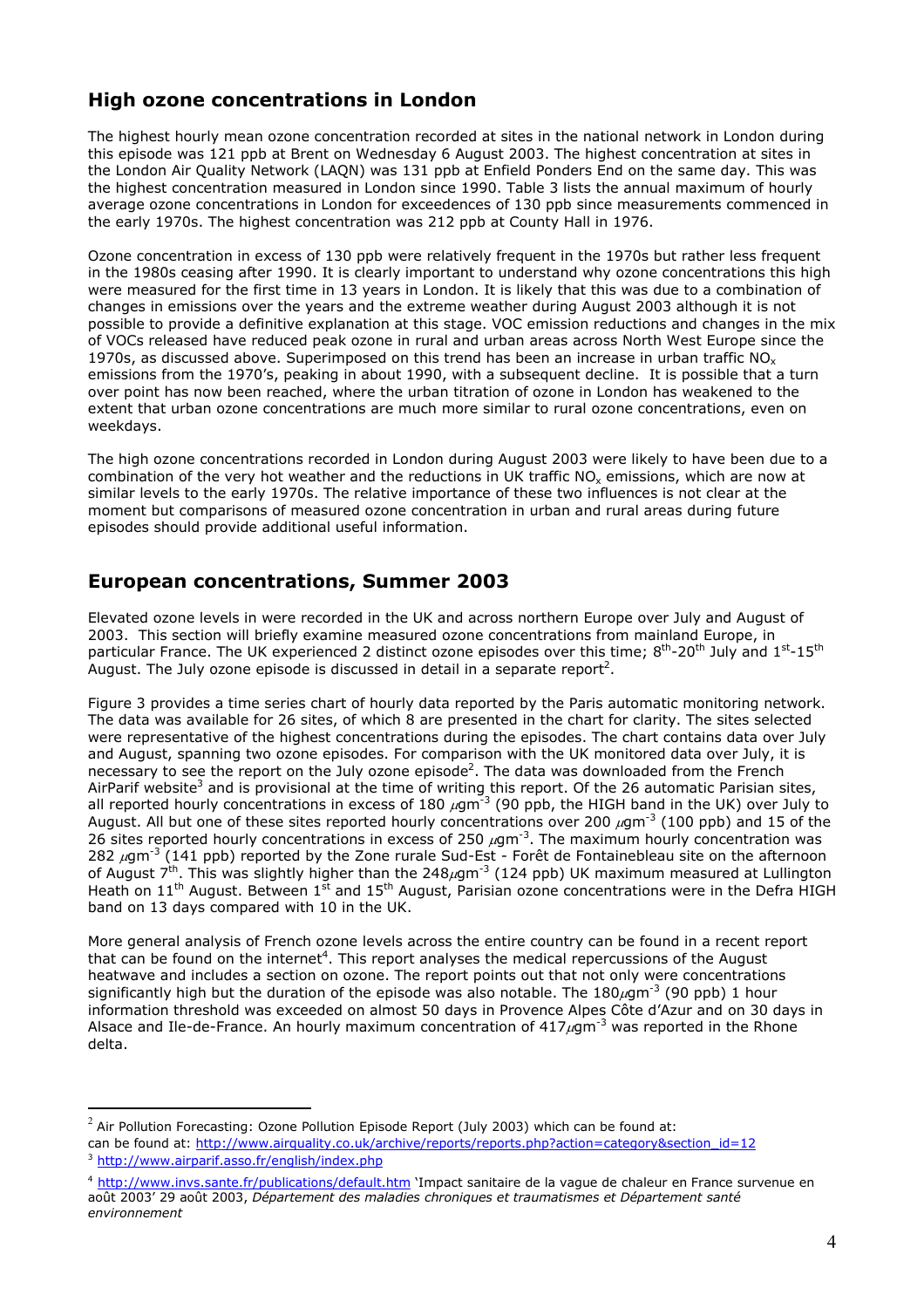Data for other continental sites, obtained through **netcen**'s informal 'Smogwarners' data exchange system<sup>5</sup>, show similarly high levels being measured across many parts of Europe. Denmark, Finland and the Czech Republic exhibited the lowest daily maximum concentrations each day. Belgium, the Netherlands, Luxembourg and Austria reported higher daily maximum concentrations with sites exceeding hourly concentrations of 200  $\mu$ gm<sup>-3</sup> (100 ppb) on several occasions, most notably in Belgium. Levels measured at sites around Europe on 9<sup>th</sup> August (the day on which there were the greatest number of UK sites reported HIGH concentrations) were comparatively low relative to other days around that time. Only Belgium exceeded 200  $\mu$ gm<sup>-3</sup> (205  $\mu$ gm<sup>-3</sup> at Offagne) on 9<sup>th</sup>. Belgium reported the highest daily maximum concentration of 262  $\mu$ gm<sup>-3</sup> (131 ppb) at the Roeselare station on 11<sup>th</sup> August at 17.00. On this day levels were also well above 200  $\mu$ gm<sup>-3</sup> at Ukkel (Belgium), Deuselbach (Germany) and Elvange and Mt. St. Nicolas (Luxembourg).

#### **Forecasting performance, Summer 2003**

Analysis of the forecasting performance is performed for each of the 16 zones and 16 agglomerations used in the daily forecasting service. Forecasting performance is analysed for a single, general pollutant category rather than for each individual pollutant. This analysis of forecasting performance is based on provisional data before ratification as used in the daily forecasting process. The analysis treats situations where the forecast index was within  $\pm 1$  of the measured index as a successful prediction as this is the accuracy forecasters hope to obtain. Because the calculations of accuracy and success rates are based on a success being  $\pm 1$  of the measured index, it is possible to record rates in excess of 100% rather than 'true' percentages.

The forecasting success rates for each zone and agglomeration forecasted for are presented in tables 4 (forecasting performance in zones) and 5 (forecasting performance in agglomerations), below. These tables give:

- the number of 'HIGH' days measured
- the number of 'HIGH' days forecast
- the number of days with a correct forecast of 'HIGH' air pollution
- the number of days when 'HIGH' air pollution was forecast ('f' in the tables) but not measured ('m') on the following day
- the number of days when 'HIGH' air pollution was measured ('m') but had not been forecast ('f').

The two measures of forecasting performance used in this report are the 'success rate' and the 'forecasting accuracy'.

The forecast success rate (%) is calculated as:

(Number of episodes successfully forecast/total number of episodes measured) x 100

The forecast accuracy (%) is calculated as:

 (Number of episodes successfully forecast/[Number of successful forecasts + number of wrong forecasts]) x 100

Tables 4 and 5 indicates the percentage success and accuracy of the UK air pollution forecasting service over July and August 2003, during 2 ozone episodes. Forecasting performance was consistently high over the period of both the July and August ozone episodes and Defra and the Devolved Administrations were informed of the probability of an episode prior to HIGH concentrations being measured by the network.

<span id="page-4-0"></span><sup>5</sup> http://www.aeat.co.uk/netcen/airqual/forecast/smogwarners/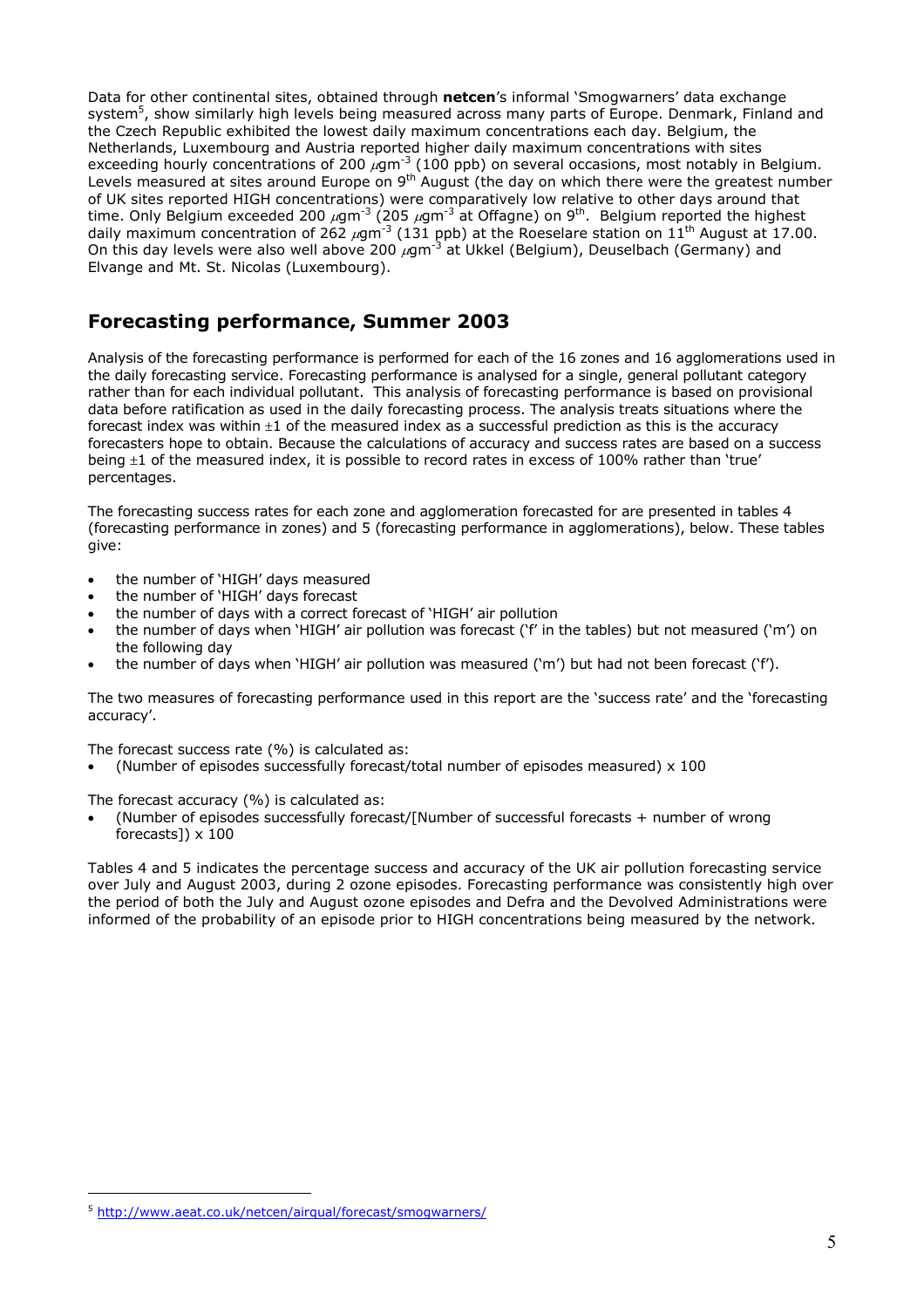## **SUMMARY**

- A persistent high pressure system over the UK and mainland Europe was responsible for long hours of intense sunshine and low wind speeds in all areas of the UK each day during the episode, resulting in record temperatures.
- Recirculating air over the UK and south easterly/ easterly winds during the episode supplied the UK with abundant ozone precursors, providing ideal conditions for ozone generation.
- The episode built over a couple of days (3<sup>rd</sup> to 6<sup>th</sup> August) before dipping slightly (7<sup>th</sup> and 8<sup>th</sup> August) and then subsequently peaking rapidly on 9<sup>th</sup> August. From  $10^{\text{th}}$  to  $12^{\text{th}}$  August the episode declined gradually until typical summer time levels were achieved on 13th.
- An interesting and unusual minor peak in levels occurred at several sites in SE England over night on 10<sup>th</sup> August. The reasons for this are complex but may have been due to drifting ozone generated earlier in the day elsewhere in the UK or perhaps even on the continent.
- Measured ozone levels during the August episode did not exceed the population warning threshold (an hourly mean concentration in excess of 3[6](#page-5-0)0 $\mu$ gm<sup>-3</sup> or 180 ppb<sup>6</sup>) and therefore did not trigger an alert. The 3<sup>rd</sup> Daughter Directive (Directive 2002/3/EC) on ozone in ambient air, due to be implemented on  $9^{th}$  September 2003, establishes a stricter alert threshold of 240  $\mu$ gm<sup>-3</sup> (120 ppb) as an hourly average over three consecutive hours. During the August episode this alert threshold was exceeded only once, at a single site - Lullington Heath reported consecutive concentrations of 121 ppb, 125 ppb and 124 ppb between 15.00 and 17.00 on  $11<sup>th</sup>$  August.
- The episode was not limited to the UK and elevated ozone levels were widely reported over Europe with many places experiencing higher levels than the UK.

## **LINKS**

Below is a list of internet links to press articles, press releases and other sources of information concerning the high pollution levels associated with the August heatwave.

An article from London's Evening Standard:

**'Heat brings smog danger'** Victoria Fletcher, Consumer Correspondent Dated 7<sup>th</sup> August 2003 <http://www.thisislondon.co.uk/news/articles/6123729?source=Evening%20Standard>

An article from The Daily Telegraph:

**'Heat brings worst smog for 10 years'** Graham Tibbetts Dated 8<sup>th</sup> [August 2003](http://www.telegraph.co.uk/news/main.jhtml?xml=%2Fnews%2F2003%2F08%2F08%2Fnsmog08.xml)

http://www.telegraph.co.uk/news/main.jhtml?xml=%2Fnews%2F2003%2F08%2F08%2Fnsmog08.x ml

An article from The Times:

**'Smog clouds the picture as heatwave turns toxic'** Patrick Barkham Dated 8<sup>th</sup> August 2003 http://www.scientific-alliance.org/news\_archives/climate/smogcloudsthe.htm

A press release from Friends of the Earth:

**'Smog Smashes Health Limits in Summer Scorcher'** Dated 12<sup>th</sup> August 2003 http://www.foe.co.uk/resource/press\_releases/smog\_smashes\_health\_limits.html

<span id="page-5-0"></span><sup>6</sup> Council Directive 97/72/EEC, Annex I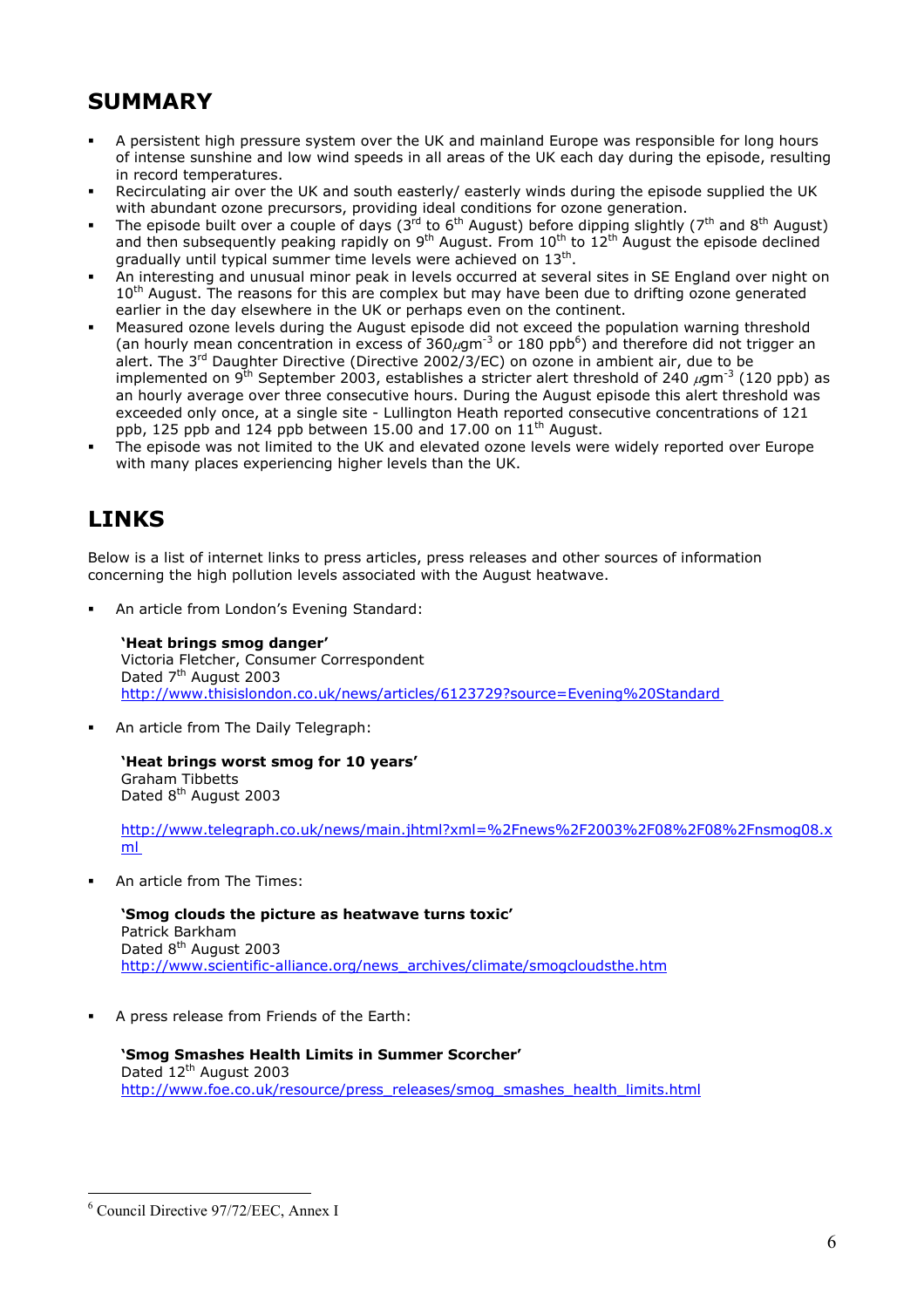#### **Table 1 – Ozone concentrations by date and band**

| <b>Date</b> | <b>Number of MOD</b><br>sites | <b>Number of</b><br><b>HIGH sites</b> | <b>Number of V</b><br><b>HIGH sites</b> | <b>Maximum exceedence</b><br>(ppb) |
|-------------|-------------------------------|---------------------------------------|-----------------------------------------|------------------------------------|
| 01/08/03    |                               |                                       |                                         | 50                                 |
| 02/08/03    | 17                            |                                       |                                         | 66                                 |
| 03/08/03    | 53                            | 3                                     |                                         | 102                                |
| 04/08/03    | 60                            | 5                                     |                                         | 101                                |
| 05/08/03    | 54                            | 3                                     |                                         | 99                                 |
| 06/08/03    | 60                            | 17                                    |                                         | 121                                |
| 07/08/03    | 51                            | 4                                     |                                         | 105                                |
| 08/08/03    | 63                            | 9                                     |                                         | 101                                |
| 09/08/03    | 69                            | 26                                    |                                         | 120                                |
| 10/08/03    | 60                            | 10                                    |                                         | 115                                |
| 11/08/03    | 31                            | 13                                    |                                         | 125                                |
| 12/08/03    | 37                            | 4                                     |                                         | 114                                |
| 13/08/03    | 18                            |                                       |                                         | 72                                 |
| 14/08/03    | 6                             |                                       |                                         | 61                                 |
| 15/08/03    | 15                            |                                       |                                         | 77                                 |

#### **Table 2 – Ozone concentrations by band and duration**

| <b>Site</b>                   | <b>Number days</b><br><b>MODERATE</b> | <b>Number</b><br>days HIGH | <b>Number days</b><br><b>VERY HIGH</b> | Maximum hourly/8<br>hourly mean mean<br>(ppb) |
|-------------------------------|---------------------------------------|----------------------------|----------------------------------------|-----------------------------------------------|
| London Brent                  | 13                                    | 7                          | -----                                  | 121                                           |
| London Hillingdon             | 12                                    | $\overline{7}$             | -----                                  | 105                                           |
| Harwell                       | 12                                    | $\overline{7}$             | -----                                  | 119                                           |
| Rochester                     | 11                                    | 6                          | -----                                  | 113                                           |
| Thurrock                      | 12                                    | 5                          | -----                                  | 111                                           |
| Southend-on-Sea               | 11                                    | 5                          | -----                                  | 108                                           |
| Wigan Leigh                   | 8                                     | $\overline{4}$             | -----                                  | 110                                           |
| Bottesford                    | $\overline{12}$                       | 3                          | -----                                  | 102                                           |
| London Bexley                 | 12                                    | 3                          | -----                                  | 103                                           |
| London Teddington             | 12                                    | 3                          | -----                                  | 111                                           |
| Bournemouth                   | 12                                    | 3                          | -----                                  | 115                                           |
| Portsmouth                    | 12                                    | 3                          | -----                                  | 120                                           |
| St Osyth                      | 11                                    | 3                          | -----                                  | 109                                           |
| London Westminster            | 11                                    | 3                          | -----                                  | 112                                           |
| Lullington Heath              | 10                                    | 3                          | -----                                  | 125                                           |
| Northampton                   | 12                                    | $\overline{2}$             | -----                                  | 113                                           |
| Yarner Wood                   | 11                                    | $\overline{2}$             | -----                                  | 99                                            |
| Southampton Centre            | 11                                    | $\overline{2}$             | -----                                  | 113                                           |
| Birmingham East               | 10                                    | $\overline{2}$             | -----                                  | 91                                            |
| <b>Coventry Memorial Park</b> | 10                                    | $\overline{2}$             |                                        | 93                                            |
| London Bloomsbury             | 8                                     | $\overline{2}$             | -----                                  | 90                                            |
| Cwmbran                       | 12                                    | $\mathbf{1}$               | -----                                  | 95                                            |
| Leicester Centre              | 12                                    | 1                          |                                        | 102                                           |
| Wicken Fen                    | 12                                    | 1                          | -----                                  | 113                                           |
| Leamington Spa                | 11                                    | $\mathbf{1}$               | -----                                  | 90                                            |
| Ladybower                     | 11                                    | $\mathbf{1}$               | -----                                  | 92                                            |
| Sibton                        | 11                                    | $\mathbf{1}$               | -----                                  | 93                                            |
| Bolton                        | 10                                    | $\mathbf{1}$               | -----                                  | 95                                            |
| Weybourne                     | 9                                     | $\mathbf{1}$               | -----                                  | 91                                            |
| Liverpool Speke               | 8                                     | $\mathbf{1}$               | -----                                  | 91                                            |
| Sandwell West Bromwich        | 8                                     | $\mathbf{1}$               | -----                                  | 93                                            |
| Glazebury                     | 8                                     | 1                          | -----                                  | 94                                            |
| Plymouth Centre               | 8                                     | 1                          | -----                                  | 95                                            |
| Blackpool                     | 8                                     | $\mathbf{1}$               | -----                                  | 106                                           |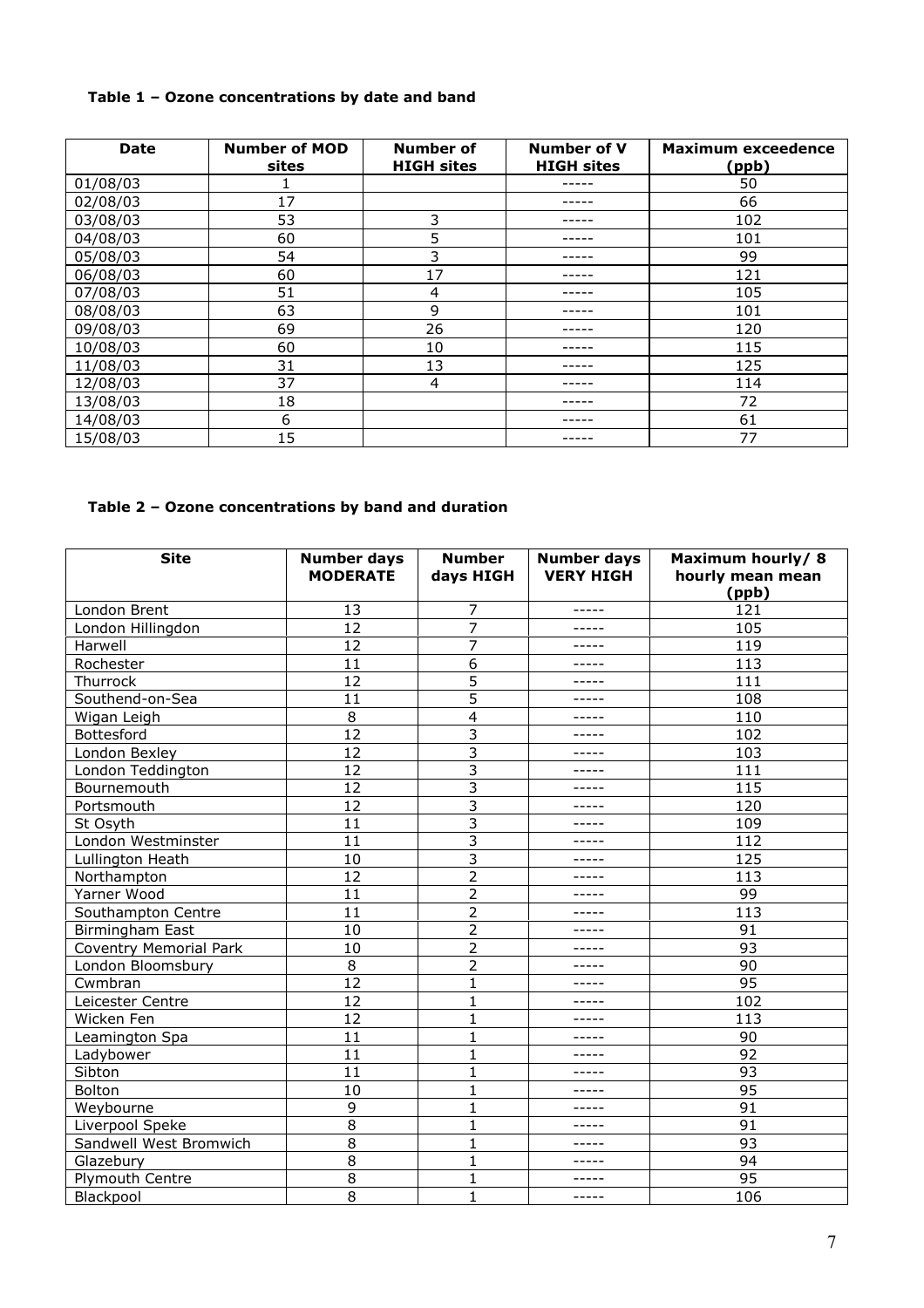| <b>Site</b>            | <b>Number days</b><br><b>MODERATE</b> | <b>Number</b><br>days HIGH | <b>Number days</b><br><b>VERY HIGH</b> | Maximum hourly/8<br>hourly mean mean<br>(ppb) |
|------------------------|---------------------------------------|----------------------------|----------------------------------------|-----------------------------------------------|
| Swansea                | 7                                     | 1                          | -----                                  | 91                                            |
| Salford Eccles         | 5                                     | $\mathbf{1}$               | -----                                  | 96                                            |
| Preston                | 4                                     | 1                          | -----                                  | 94                                            |
| London N. Kensington   | 4                                     | 1                          | -----                                  | 97                                            |
| Somerton               | 11                                    | -----                      | -----                                  | 77                                            |
| Norwich Centre         | 10                                    | -----                      | -----                                  | 77                                            |
| Port Talbot            | 10                                    | -----                      | -----                                  | 86                                            |
| Manchester Piccadilly  | 9                                     | -----                      | -----                                  | 77                                            |
| Hull Freetown          | 8                                     | -----                      | -----                                  | 63                                            |
| <b>High Muffles</b>    | 8                                     | -----                      | -----                                  | 65                                            |
| Aston Hill             | 8                                     | -----                      | -----                                  | 74                                            |
| Cardiff Centre         | 8                                     | -----                      | -----                                  | 82                                            |
| Redcar                 | 7                                     | -----                      | -----                                  | 59                                            |
| Middlesbrough          | 7                                     | -----                      | -----                                  | 63                                            |
| Strath Vaich           | 7                                     | -----                      | -----                                  | 73                                            |
| <b>Exeter Roadside</b> | 7                                     | -----                      | -----                                  | 75                                            |
| Great Dun Fell         | 7                                     | -----                      | -----                                  | 78                                            |
| Narberth               | 7                                     | -----                      | -----                                  | 79                                            |
| Wolverhampton Centre   | 7                                     | -----                      | -----                                  | 84                                            |
| <b>Bristol Centre</b>  | 6                                     | -----                      | -----                                  | 70                                            |
| Manchester South       | 6                                     | -----                      | -----                                  | 75                                            |
| Leeds Centre           | 5                                     | -----                      | -----                                  | 59                                            |
| <b>Bradford Centre</b> | 5                                     | -----                      | -----                                  | 63                                            |
| Nottingham Centre      | 5                                     | -----                      | -----                                  | 63                                            |
| Sheffield Centre       | 5                                     | -----                      | -----                                  | 63                                            |
| Eskdalemuir            | 5                                     | -----                      | -----                                  | 64                                            |
| Stoke-on-Trent Centre  | 5                                     | -----                      | -----                                  | 66                                            |
| Newcastle Centre       | 4                                     | -----                      | -----                                  | 52                                            |
| London Southwark       | 4                                     | -----                      | -----                                  | 55                                            |
| <b>Barnsley Gawber</b> | 4                                     | -----                      | -----                                  | 61                                            |
| <b>Bush Estate</b>     | 4                                     | -----                      | -----                                  | 61                                            |
| Rotherham Centre       | 4                                     | -----                      | -----                                  | 63                                            |
| London Haringey        | 4                                     | -----                      | -----                                  | 67                                            |
| <b>Belfast Centre</b>  | 4                                     | -----                      | -----                                  | 69                                            |
| London Eltham          | 3                                     | -----                      | -----                                  | 48                                            |
| London Lewisham        | 3                                     | $- - - - -$                | -----                                  | 53                                            |
| London Hackney         | 3                                     | -----                      | -----                                  | 54                                            |
| Glasgow Centre         | $\overline{3}$                        | -----                      | -----                                  | 62                                            |
| London Wandsworth      | 2                                     | -----                      | -----                                  | 53                                            |
| Wirral Tranmere        | $\overline{2}$                        | -----                      | -----                                  | 53                                            |
| Lough Navar            | 2                                     | -----                      | -----                                  | 63                                            |
| Derry                  | $\overline{c}$                        | -----                      | -----                                  | 71                                            |
| Aberdeen               | $\mathbf 1$                           | -----                      | -----                                  | 46                                            |
| Birmingham Centre      | 1                                     | -----                      | -----                                  | 64                                            |
| Edinburgh Centre       | $\mathbf{1}$                          | -----                      | -----                                  | 50                                            |

N.B – In tables 1 and 2, in cases where levels progress through the MODERATE band and into the HIGH band over the course of a day, the occasion is counted in both the MODERATE and HIGH categories.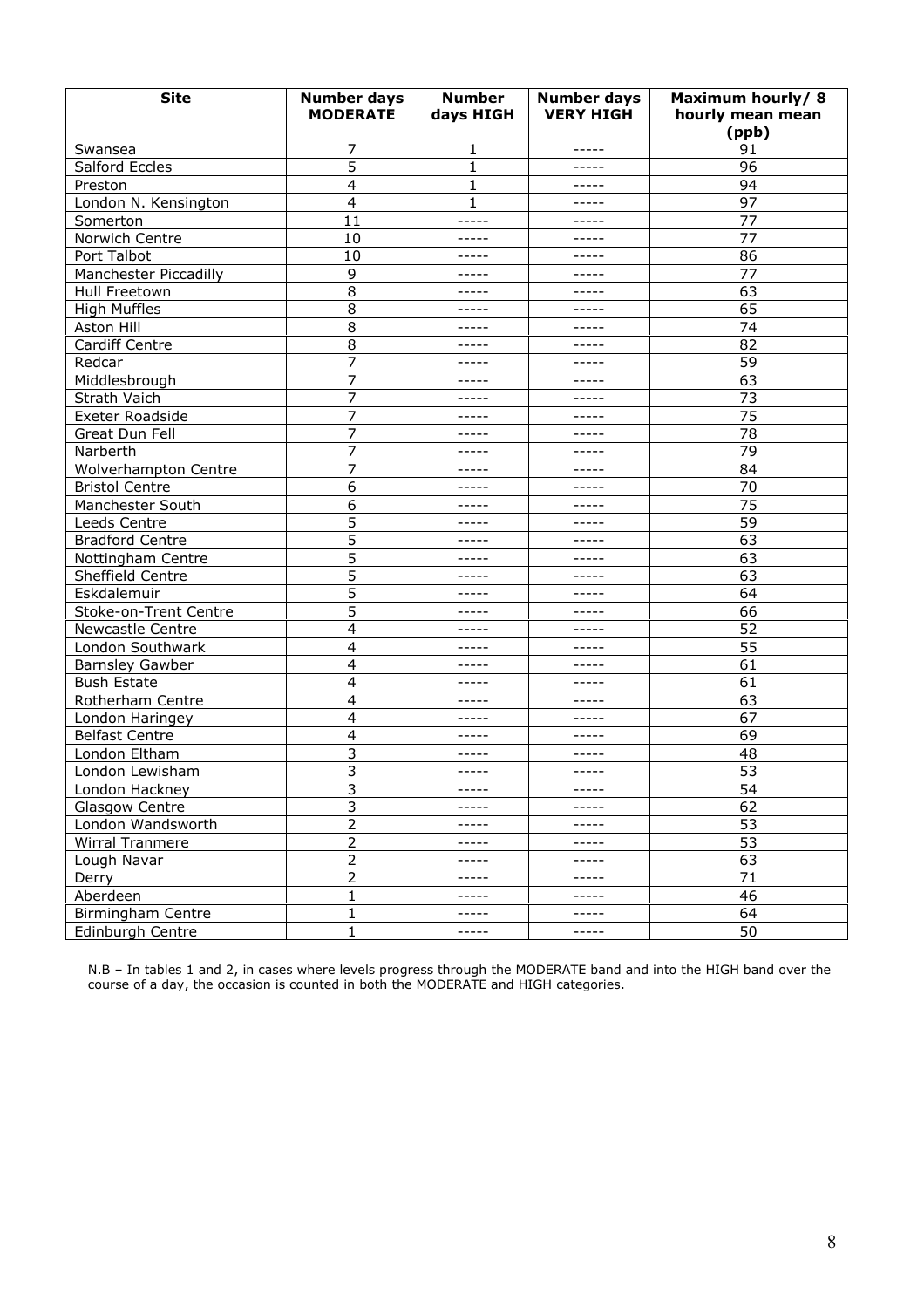**Table 3 Annual maximum of hourly mean ozone concentrations for exceedences of 130 ppb in London.**

| Year | Site            | Ozone concentration (ppb) |
|------|-----------------|---------------------------|
| 1973 | Central London  | 136                       |
| 1974 | Central London  | 164                       |
| 1975 | County Hall     | 171                       |
| 1975 | Teddington      | 140                       |
| 1976 | Central London  | 144                       |
| 1976 | County Hall     | 212                       |
| 1976 | Hainalt         | 175                       |
| 1976 | Teddington      | 211                       |
| 1976 | St Bartholomews | 203                       |
| 1977 | London Canvey   | 179                       |
| 1978 | Central London  | 149                       |
| 1978 | Teddington      | 157                       |
| 1978 | London Canvey   | 147                       |
| 1979 | County Hall     | 153                       |
| 1979 | Kew             | 156                       |
| 1979 | London Harrow   | 180                       |
| 1984 | Chigwell        | 160                       |
| 1985 | Central London  | 149                       |
| 1986 | County Hall     | 130                       |
| 1990 | Teddington      | 141                       |
| 2003 | Enfield         | 131                       |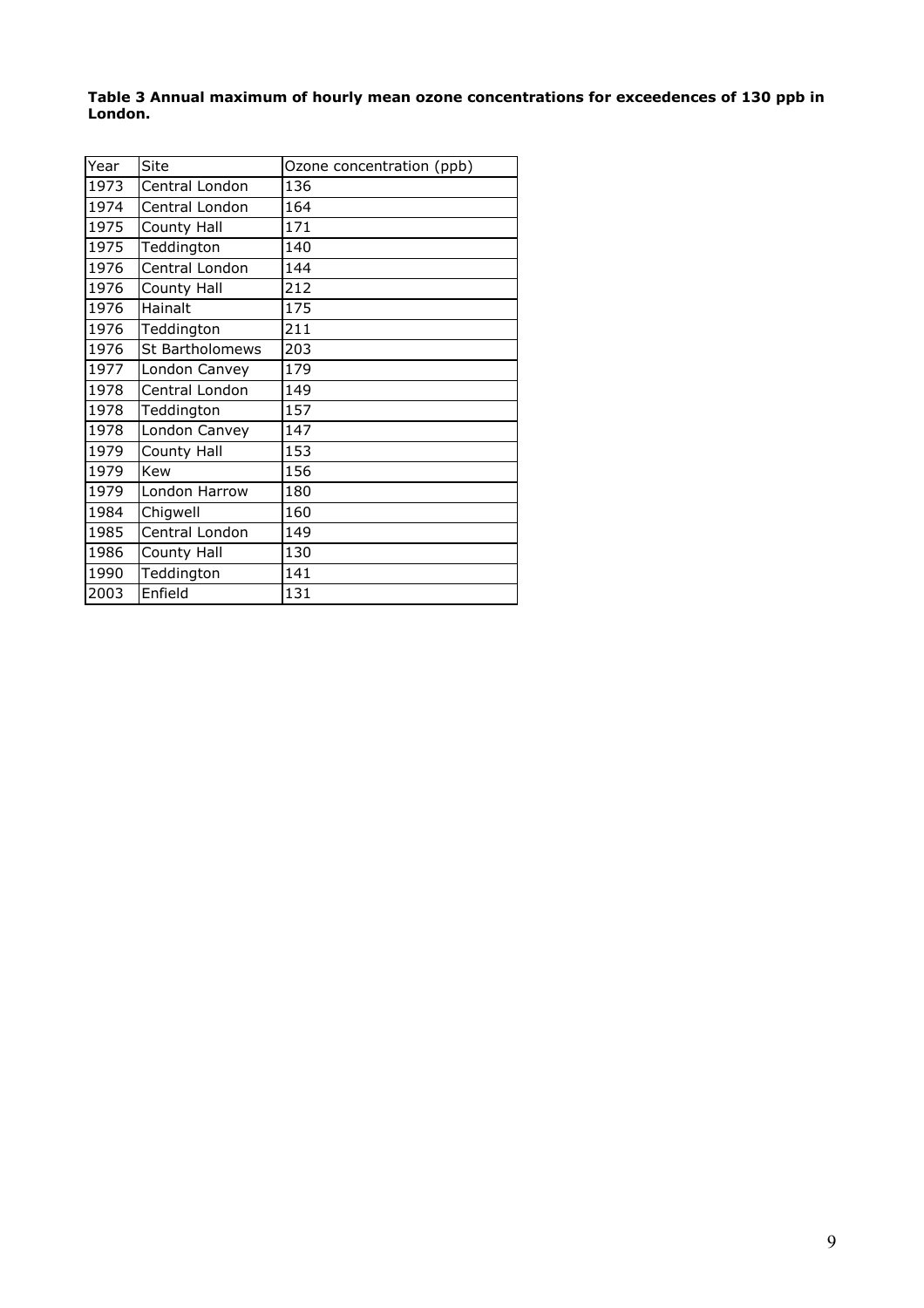## **FORECAST ANALYSIS FOR (1ST TO 15TH AUGUST 2003)**

| <b>ZONES</b>    | Northern<br>Ireland | North<br>East<br>Scotland | Wales      | North   Highland | Central<br>Scotland | Eastern | South South South<br>East |                   | Wales   West |              | East Scottish North Greater<br>Mids Borders East |       | London | West<br>Mids | Yorks &<br>Humberside | North West<br>&<br>Merseyside | Total |
|-----------------|---------------------|---------------------------|------------|------------------|---------------------|---------|---------------------------|-------------------|--------------|--------------|--------------------------------------------------|-------|--------|--------------|-----------------------|-------------------------------|-------|
| measured days   | 0                   | 0                         |            | $\Omega$         | 0                   |         | 9                         |                   | 6            | 4            |                                                  |       | 10     |              | 4                     | 4                             | 47    |
| forecasted days |                     | 0                         |            | ь                | 0                   | 9       | 9                         |                   |              | b            | h.                                               |       | 9      |              |                       |                               | 77    |
| ok (f and m)    | 0                   | 0                         |            |                  | 0                   | 8       | 8                         |                   |              |              |                                                  |       | 10     |              |                       |                               | 54    |
| wrong (f not m) |                     | 0                         |            | 4                | 0                   |         |                           |                   |              |              | 6                                                |       | 0      |              |                       |                               | 31    |
| wrong (m not f) | $\mathbf{0}$        | 0                         |            | $\Omega$         | 0                   |         |                           |                   |              |              |                                                  |       |        | 0            | 0                     |                               | 10    |
| success %       | 100.00              | 100.00                    | 100.0<br>0 | 100.00           | 100.00              | 114.29  | 88.89                     | 100.0 116.6 175.0 |              | $\mathbf{U}$ | 100.00                                           | 100.0 | 100.00 | 150.00       | 125.00                | 75.00                         |       |
| accuracy %      | 0.00                | 0.00                      | 0.00       | 33.33            | 0.00                | 66.67   | 80.00 33.33 87.50         |                   |              | 100.0        | 0.00                                             | 0.00  | 90.91  | 60.00        | 71.43                 | 50.00                         | ----- |

#### **Table 4 - Forecast Analysis for UK Zones 'HIGH' band and above.**

#### **Table 5 - Forecast Analysis for UK Agglomerations 'HIGH' band and above.**

| <b>AGGLOMERATIONS</b> | Belfast UA | Greater<br>Manchester UA | Nottingham UA | Glasgow UA | Tyneside | Swansea UA | Cardiff UA | <b>Bristol UA</b> |
|-----------------------|------------|--------------------------|---------------|------------|----------|------------|------------|-------------------|
| measured days         |            |                          |               |            |          |            |            |                   |
| forecasted days       |            |                          |               |            |          |            |            |                   |
| ok (f and m)          |            |                          |               |            |          |            |            |                   |
| wrong (f not m)       |            |                          |               |            |          |            |            |                   |
| wrong (m not f)       |            |                          |               |            |          |            |            |                   |
| success %             | 100.00     | 100.00                   | 100.00        | 0.00       | 100.00   | 300.00     | 100.00     | 100.00            |
| accuracy %            | 0.00       | 100.00                   | 0.00          | 0.00       | 0.00     | 100.00     | 100.00     | 0.00              |

| <b>AGGLOMERATIONS</b> | Portsmouth UA | Liverpool UA | Leicester UA |        | Edinburgh UA   West Midlands UA |                                                   | West   | Sheffield UA | Total |
|-----------------------|---------------|--------------|--------------|--------|---------------------------------|---------------------------------------------------|--------|--------------|-------|
|                       |               |              |              |        |                                 | Brighton/Worthing Yorkshire UA <br>/Littlehampton |        |              |       |
| measured days         |               |              |              |        |                                 |                                                   |        |              |       |
| forecasted days       |               |              |              |        |                                 |                                                   |        |              |       |
| ok (f and m)          |               |              |              |        |                                 |                                                   |        |              |       |
| wrong (f not m)       |               |              |              |        |                                 |                                                   |        |              |       |
| wrong (m not f)       |               |              |              |        |                                 |                                                   |        |              |       |
| success %             | 75.00         | 100.00       | 300.00       | 100.00 | 100.00                          | 100.00                                            | 100.00 | 100.00       | ----- |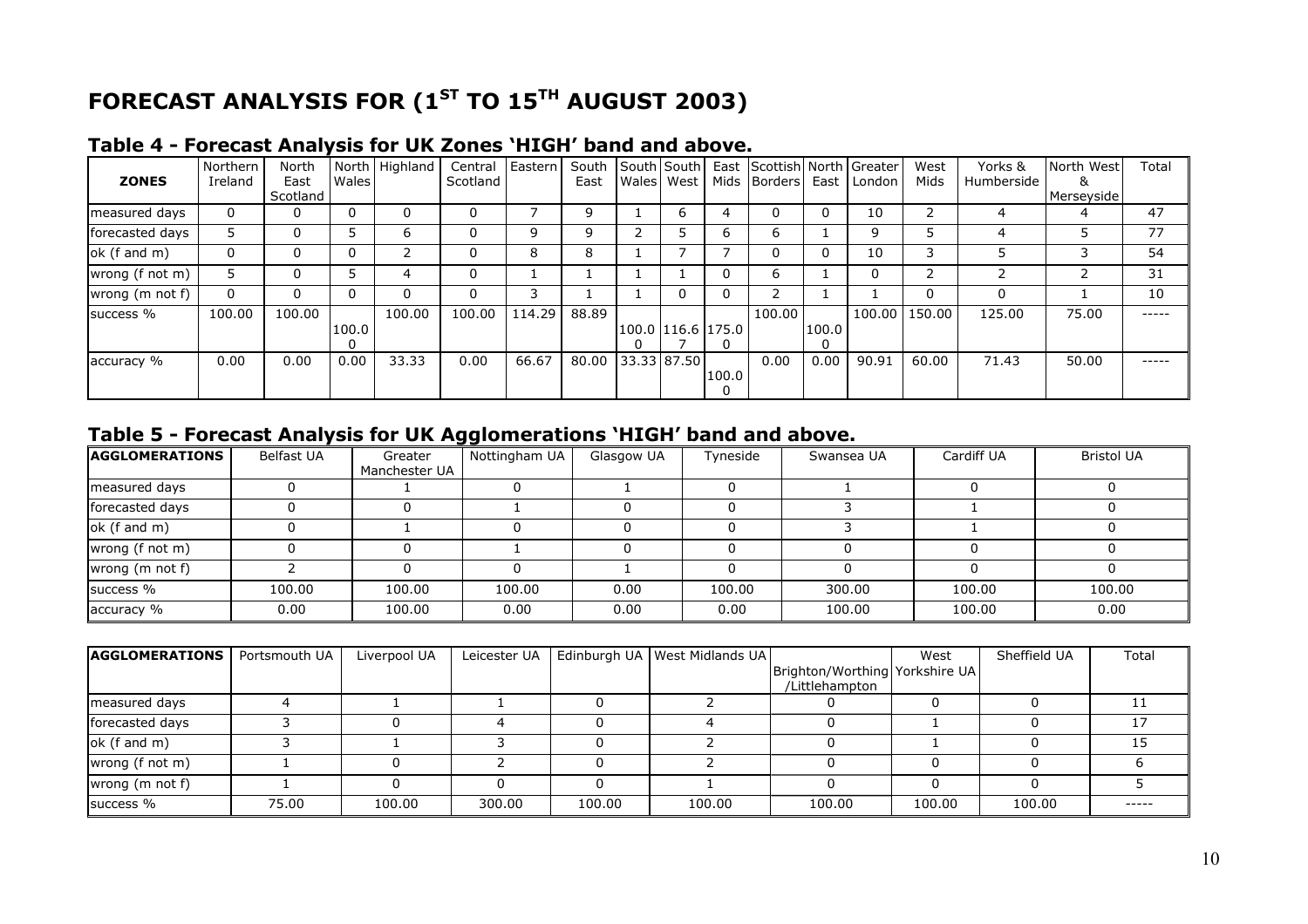| $\sim$ $\mu$<br>accura<br>u auv<br>. | 60.00 | 100.00 | 60.00 | ∪.0∩ | . 40.ບ. | $\sim$<br>υ.υ | LOO.OO | 0.00 | ----- |
|--------------------------------------|-------|--------|-------|------|---------|---------------|--------|------|-------|
|--------------------------------------|-------|--------|-------|------|---------|---------------|--------|------|-------|

**\* All performance statistics are based on provisional data as used in the daily forecasting process**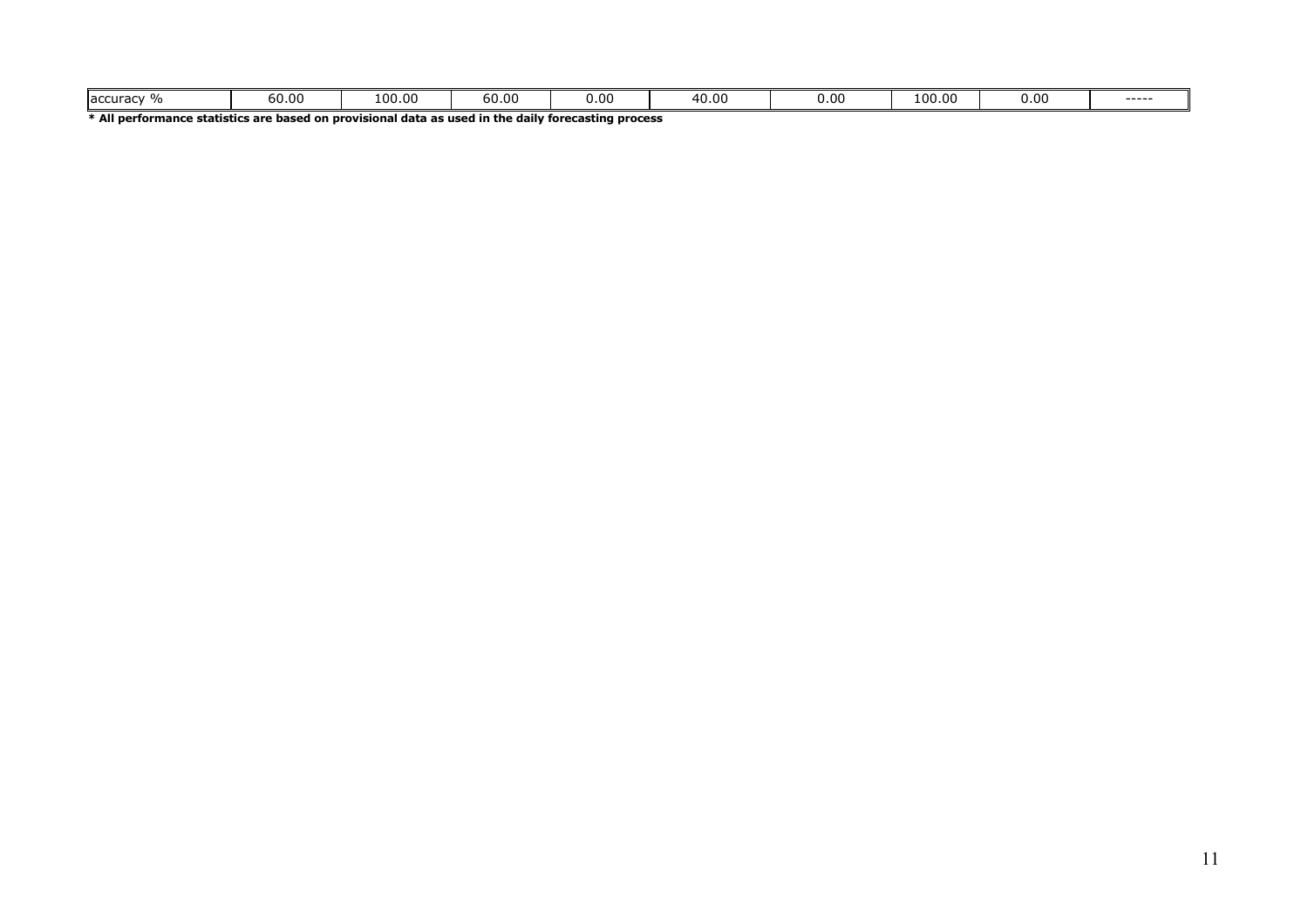

**Figure 1 – Hourly ozone concentrations at a selection of sites which reported the highest concentrations over the episode**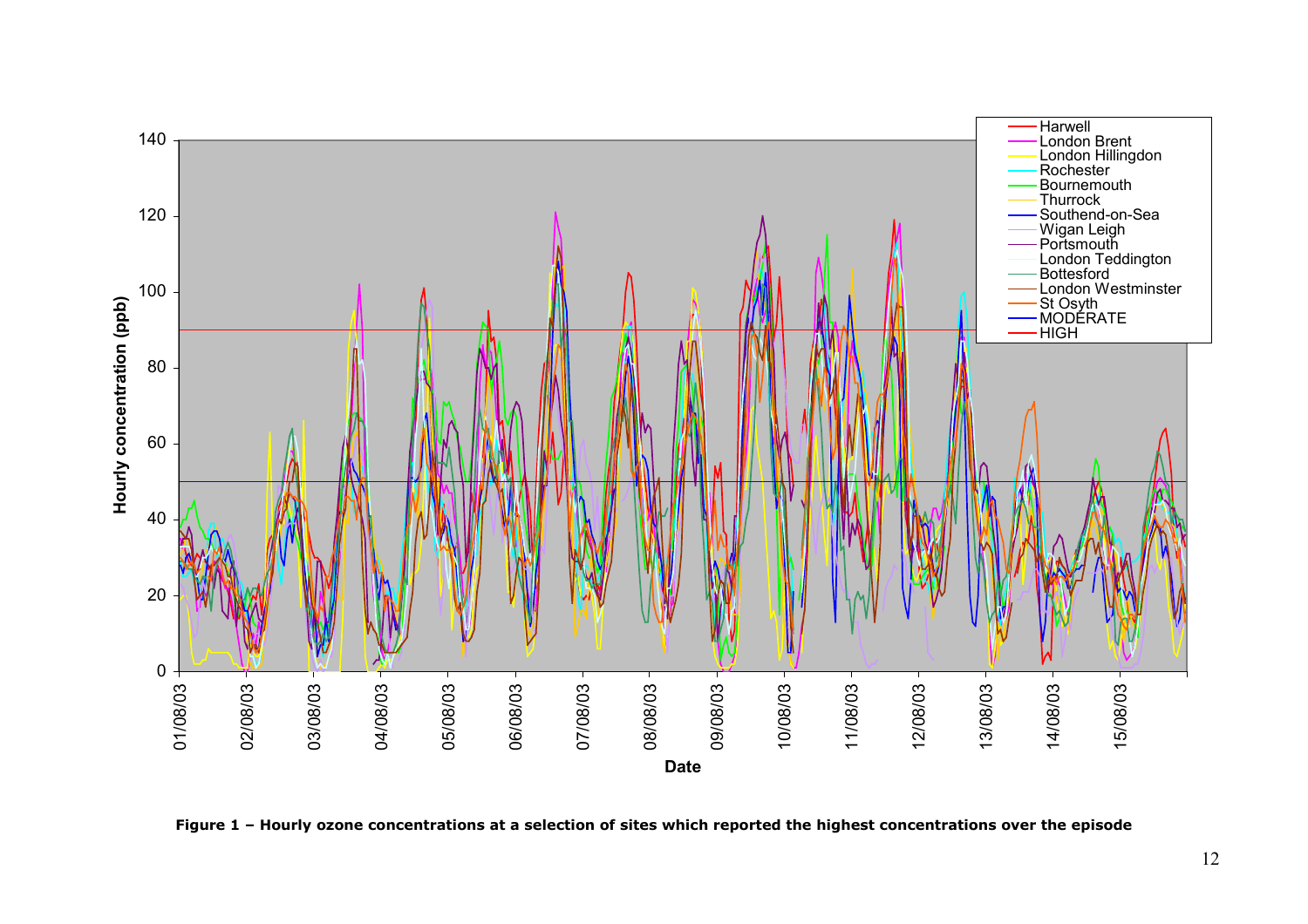

**Figure 2 – Hourly concentrations at sites in SE England which recorded a night time peak between 10th and 11th August**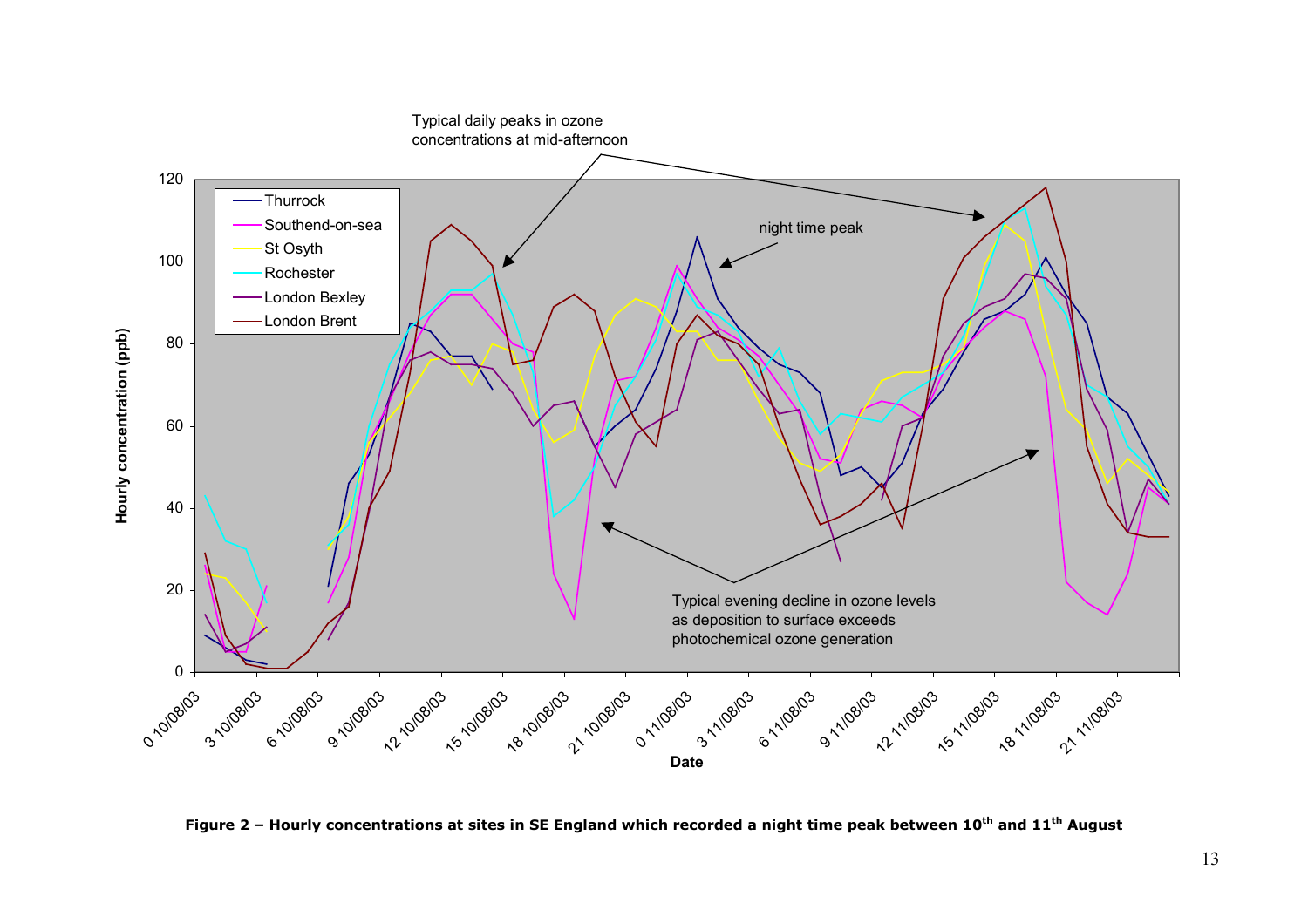

**Figure 3 – Hourly concentrations at selected Parisian sites over July and August 2003 compared with Lullington Heath in the UK**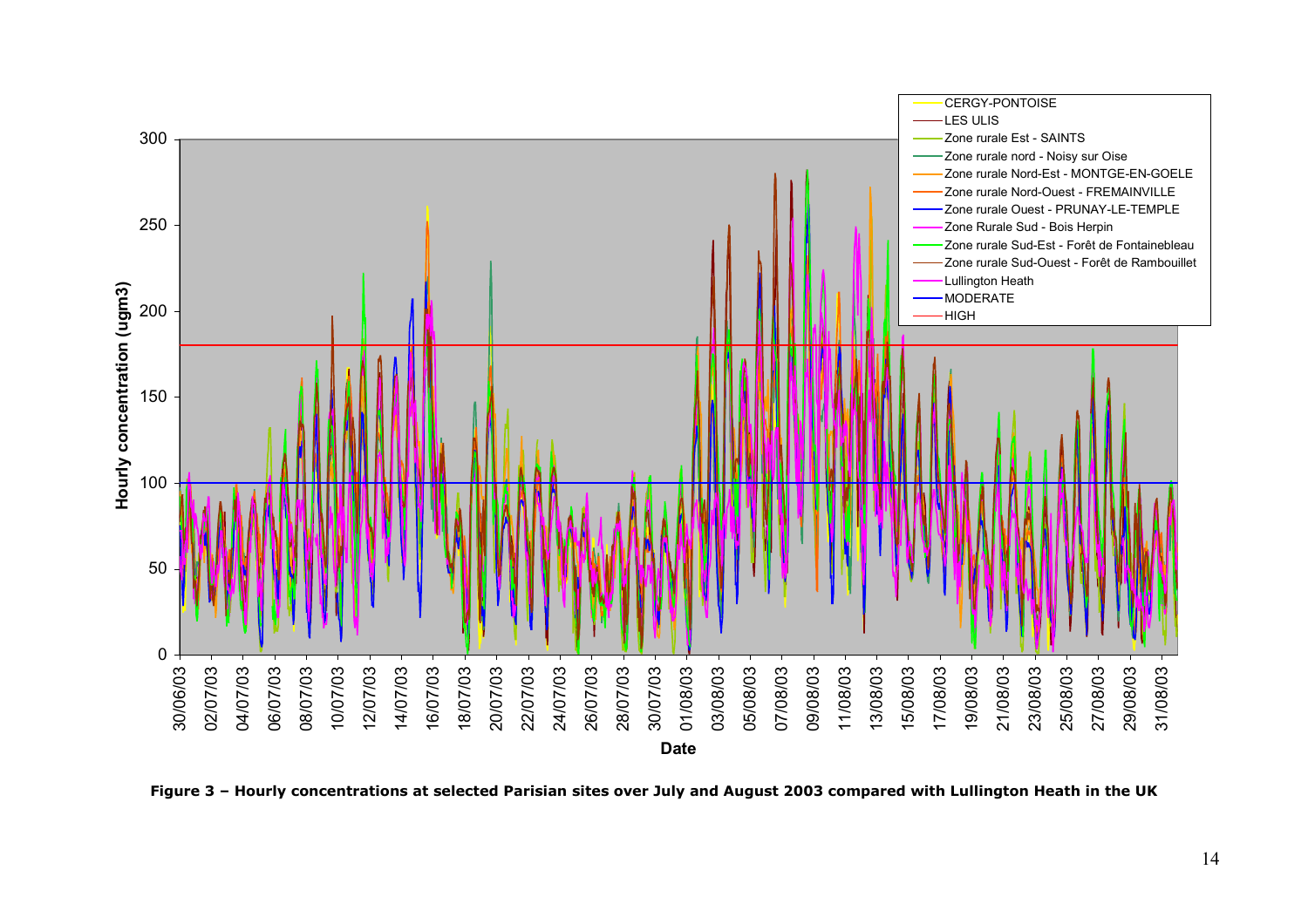

**Figure 4 – Four day forecast back trajectories UK, 2nd August 2003**



**Figure 5 – Four day forecast back trajectories UK, 3rd August 2003**



Figure 6 - Four day forecast back trajectories UK, 4<sup>th</sup> August 2003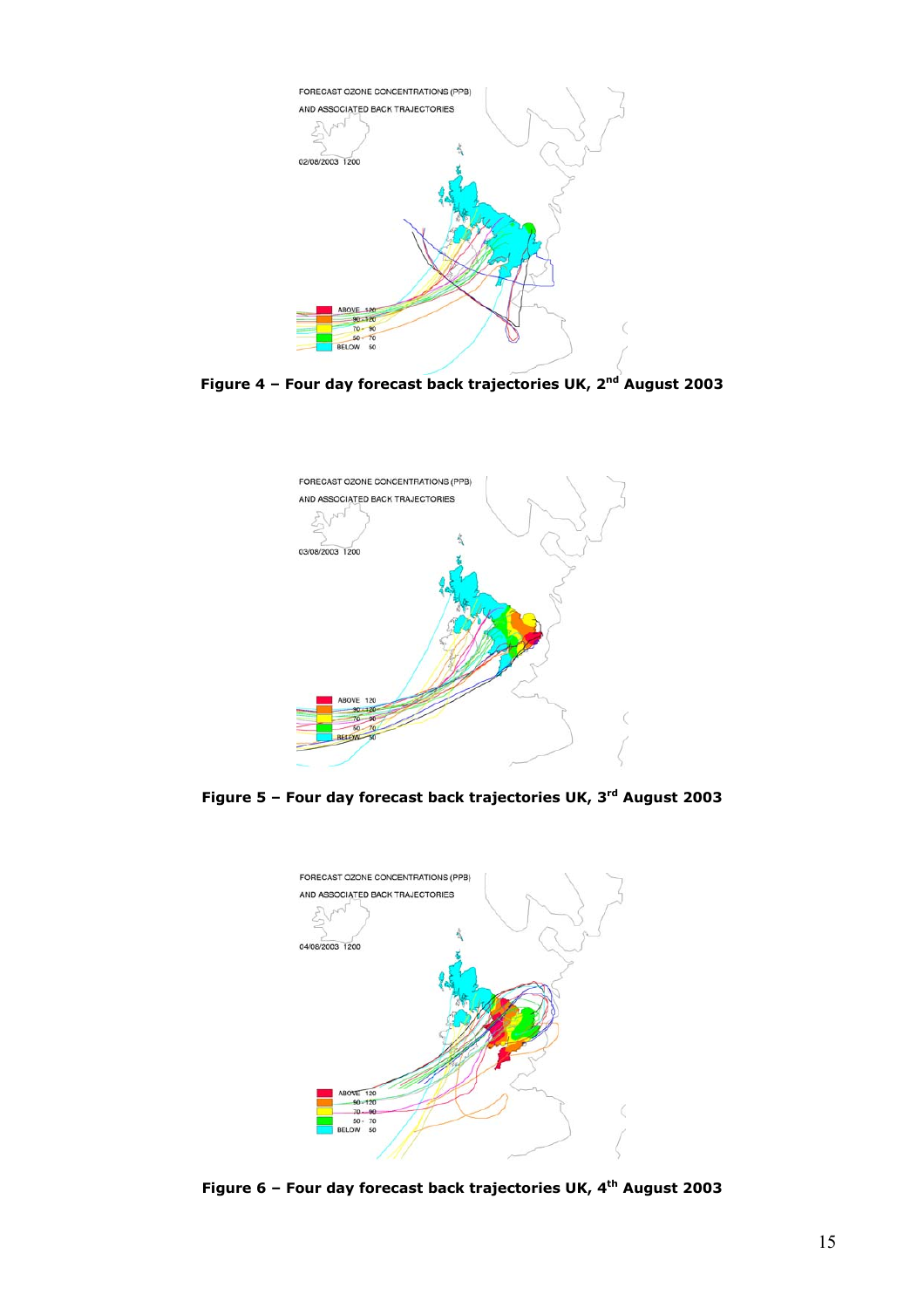

**Figure 7 – Four day forecast back trajectories UK, 5th August 2003**



**Figure 8 – Four day forecast back trajectories UK, 6th August 2003**



**Figure 9 – Four day forecast back trajectories UK, 7th August 2003**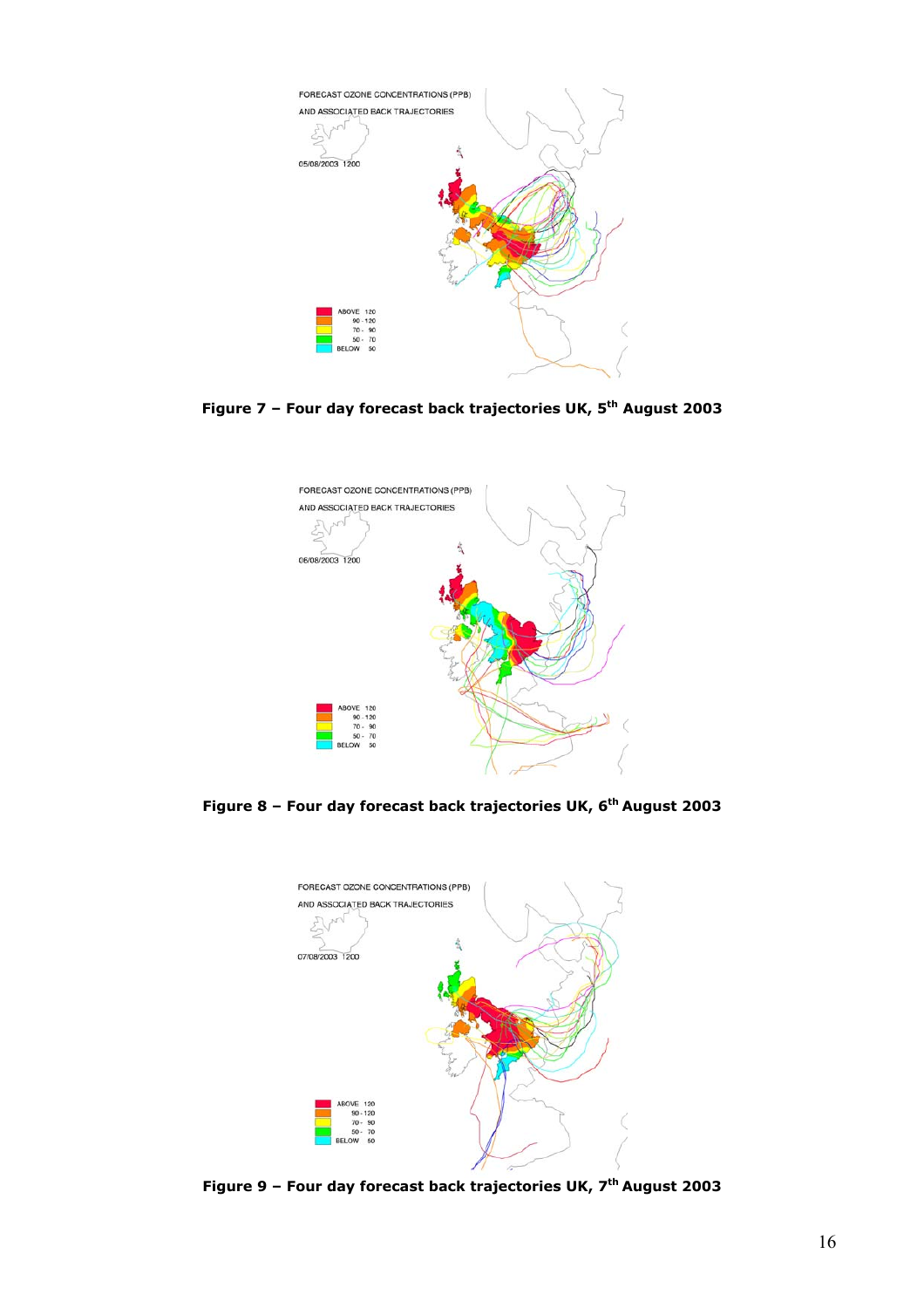

**Figure 10 – Four day forecast back trajectories UK, 8th August 2003**



**Figure 11 – Four day forecast back trajectories UK, 9th August 2003**



Figure 12 - Four day forecast back trajectories UK, 10<sup>th</sup> August 2003